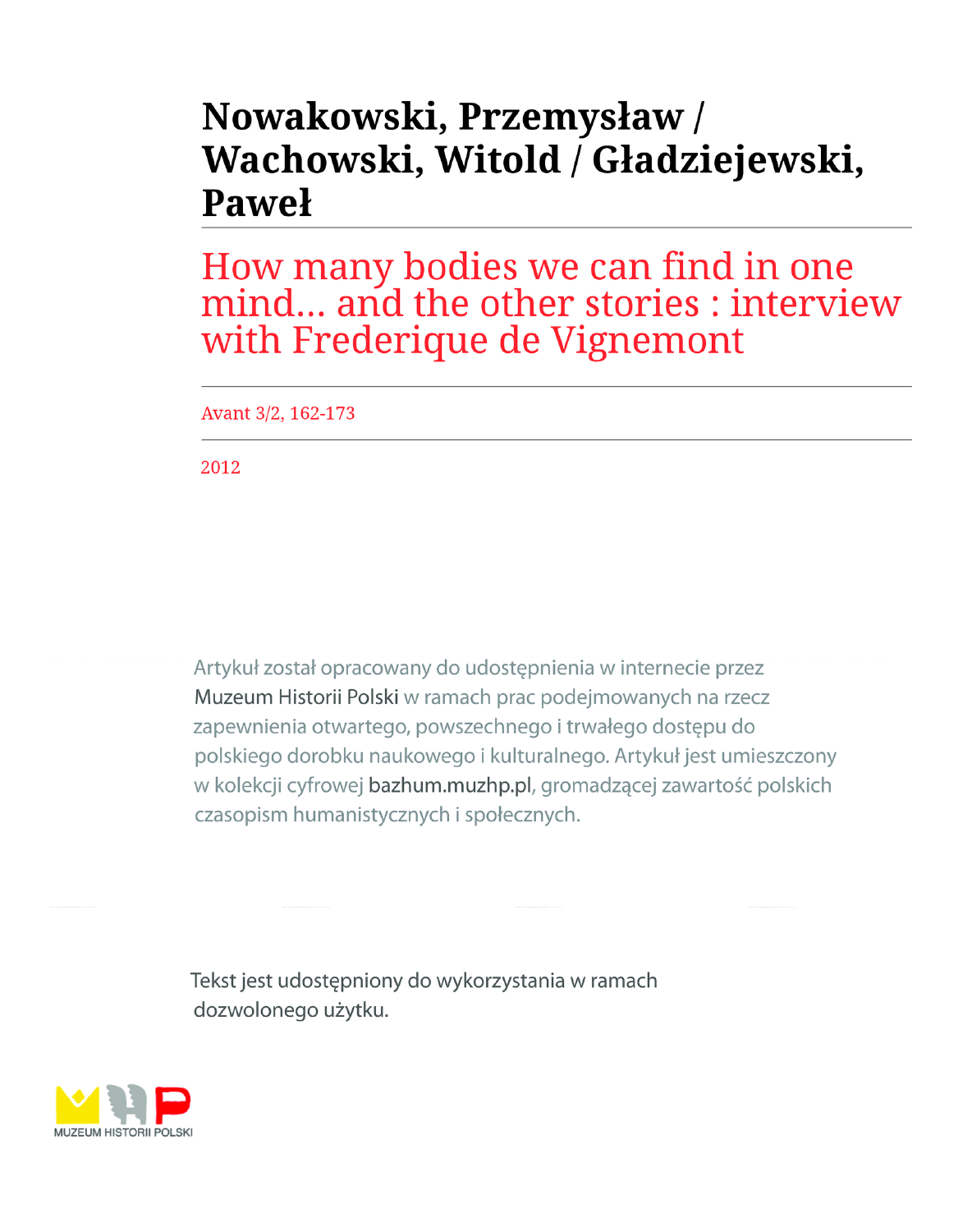# **How many bodies we can find in one mind... and the other stories Interview with Frederique de Vignemont<sup>1</sup>**

Przemysław Nowakowski, Paweł Gładziejewski & Witold Wachowski

1 Institut Jean-Nicod (CNRS - EHESS - ENS), Paris, France *frederique.de.vignemont[]ens.fr*  Realized July 2012; published online 24 December 2012.

#### **THE BOOK**

#### **We know that you are in the process of finishing your monograph. Let us then begin with the question: why "Mind the Body"?**

While more and more people make every possible use of the notion of embodiment within the growing Embodied Cognition research program, the body itself remains an object rarely investigated explicitly. The embodied approach claims to return the mind to the body. In this book, my objective is to return the body to the mind. The aim of my book is to develop a naturalistic approach to bodily self-awareness and its underlying body representations, combining philosophical analysis with recent experimental results from cognitive neuroscience, neuropsychology, and psychiatry.

# **To continue the subject of your new book: your research interests centre around body awareness and the cognition of others. Will the book bring a synthesis of these two domains (e.g. a continuation of what you cooperated on with Alvin Goldman)?**

Most of the book is dedicated to self-awareness, and, more particularly, to the sense of body ownership (i.e. the awareness of the body as one's own). In order to do so, I need to single out representations of the body that are self-specific for them to be susceptible to ground body ownership. However, recent evidence from the mirroring literature as well as mirror-tactile synaesthesia seems to indicate that some body representations at least are shared between self and others. In Chapter 5 of the body, I thus analyse to what extent body representations can be shared and their implication for the theory of ownership that I defend.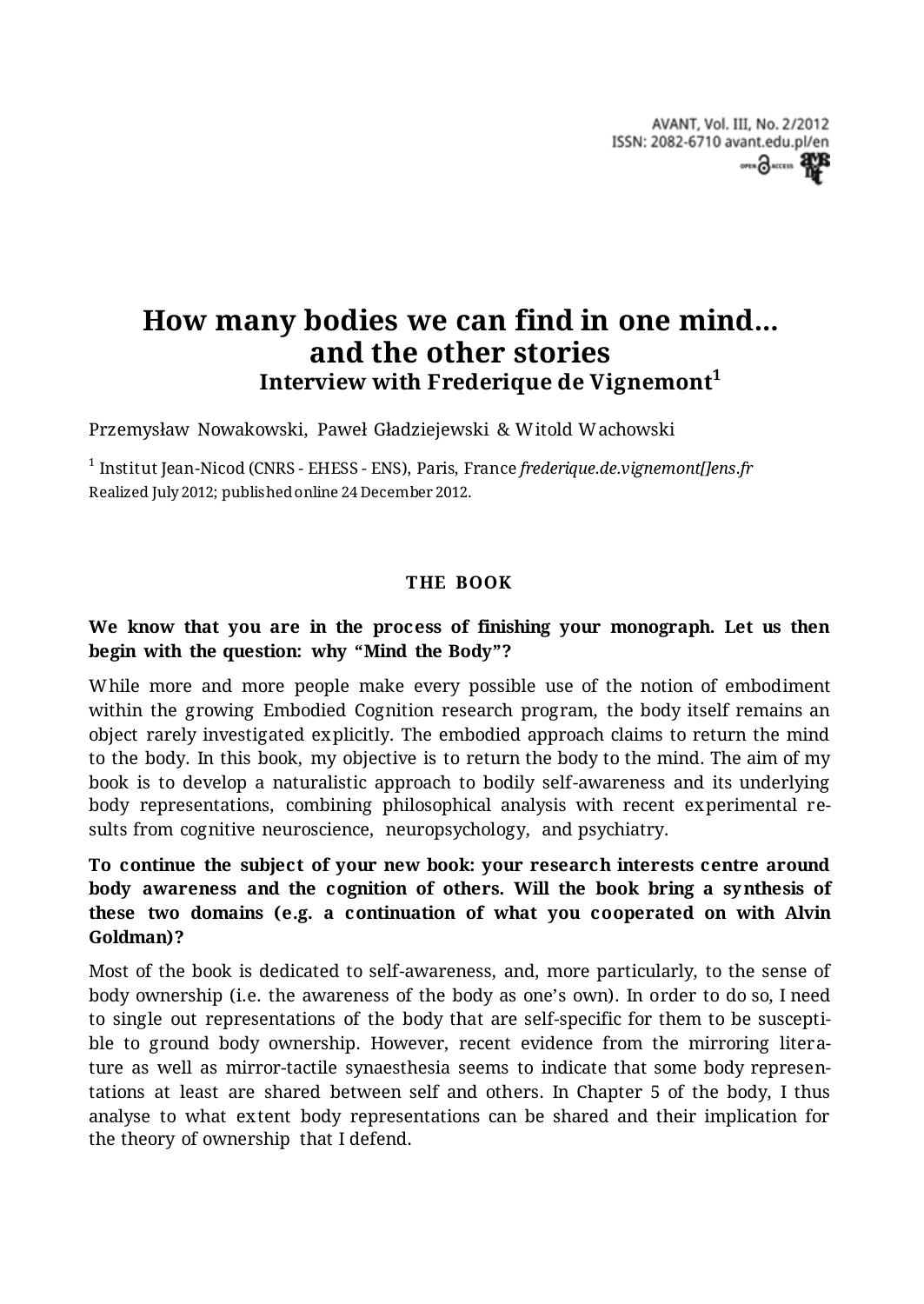#### **Although, as we have mentioned, your research centers around two notions, is there any subject your haven't published about yet, but which intrigues you and which you are planning to undertake?**

I am more and more interested in the wide range of bodily sensations beyond touch and proprioception, and, in particular, in pain and in interoception. Bodily sensations have been exploited in the philosophical literature as paradigmatic examples of qualia, thus neglecting their specificity. They remain rarely, if ever, analysed for their own sake. Little is known about how these sensations fit into the architecture of mind. Collectively, they resist analysis as either perceptual or affective states. The variety of bodily sensations is so wide that they may seem to form a mongrel categ ory. What qualifies such a variety of experiences as bodily sensations? What do they have in common? Can one provide a unified account of bodily sensations despite their dissimilarities? I would like to work on these questions in the future once the book is done.



picture source: F. de Vignemont's archives

#### **THE BODY**

**The body, or, more precisely, bodily awareness and bodily self-knowledge, frequently appear in your work in the spirit of Evans' works, as do references to Frege. Where does your interest in these authors stem from? And as concerns the latter of these authors, do you think that the categories present in Frege's research can be successfully used in studies on the sense of ownership, or the representations of the body?**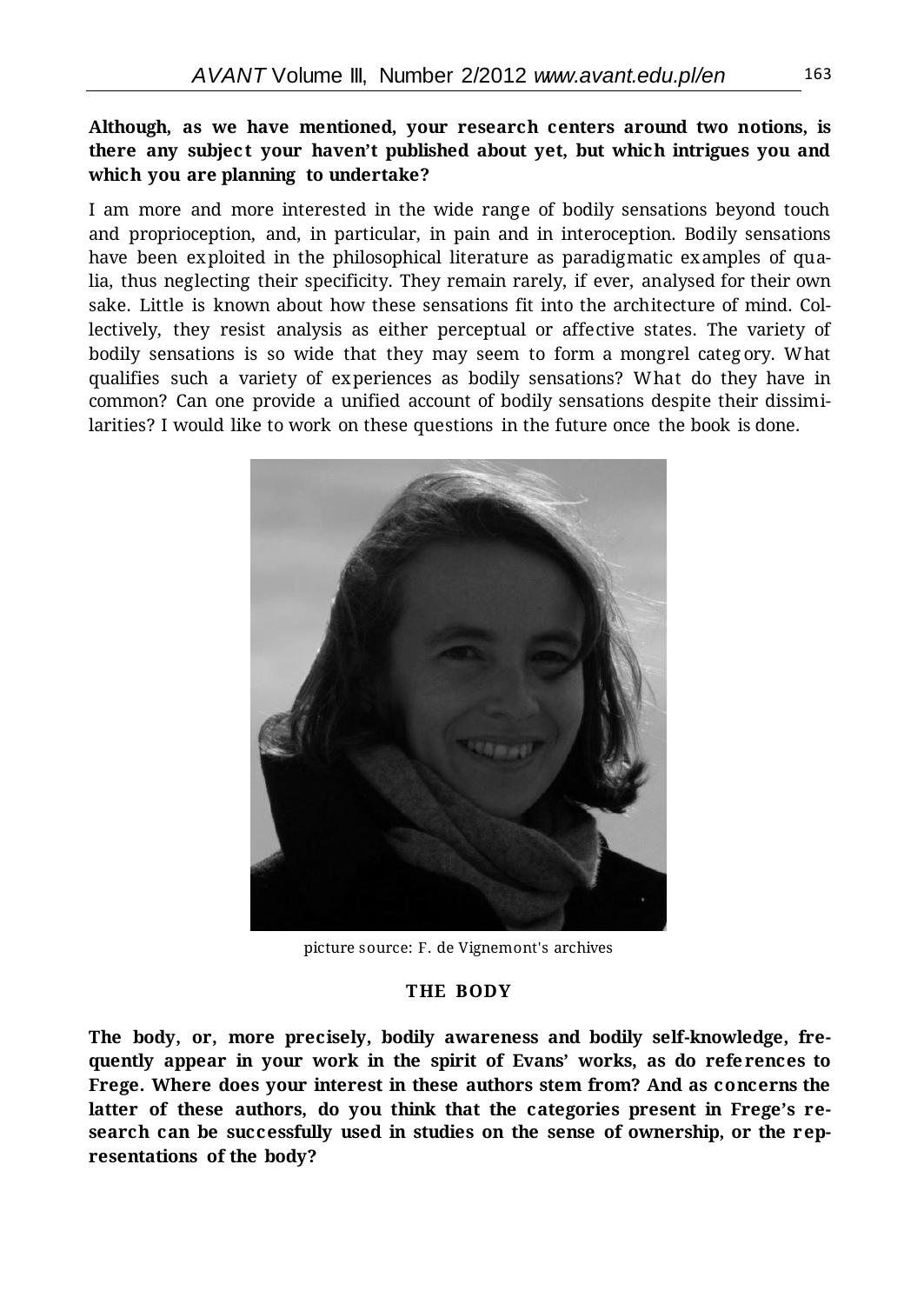I was philosophically brought up with Evans, so to speak. The Jean-Nicod Institute, where I did my PhD, is strongly influenced by the Fregean tradition, and by Evans. I was actually surprised the first time I visited another philosophy department in the States that Evans was not the key reference there. There are many aspects of Evans' theory that I appreciate. For instance, his paper on Molyneux's problem is the best I've read on the topic. Another example is his treatment of the notion of immunity to error through misidentification. He was the first to acknowledge the importance of the ways of gaining self-information, and, in particular, of body senses.

#### **In your aforementioned research there appear references to Gibson's conception. What do you think about his notion of a hand as a subjective object?**

Gibson is, of course, very important if one wants to work on topics such as the self, action and the body. But I prefer to avoid slogans like "subjective object," because you can put everything and nothing behind. I do believe that the hand has a special status in comparison to other parts of the body: we often see our hands, most of our actions are performed by them and their tactile sensitivity is very high. They are thus especially interesting. What is problematic, however, is that most experiments on bodily awareness investigate only the representation of the hand and it is not obvious that we can always generalize results on the hand to the other body parts, let alone to the body as a whole.

**In your work you try to retain and defend the division into body scheme and body image, although you formulate a more functional definition thereof (than, for instance, Gallagher). Do you reject the existence of three distinct kinds of body representations (entailing structural representation of the body) only on ec onomic grounds? On the other hand, are you perhaps planning (or working on) a continuation of your research from "The weight of representing the body…", which was a certain alternative for the divisions present in literature of the subject?**

The more I work on the notions of body schema and body image, the less I want to keep the terminology. There is too much confusion and too little evidence in favour of the dual distinction. Yet, I do not think that the threefold distinction suffices to account for the complexity of the field. I now make two orthogonal distinctions which I call 'cold' and 'hot' body representations and long-term and short-term body representations. The latter distinction is quite standard and comes from O'Shaughnessy. For the former distinction, I use Ruth Millikan's theory about pushmipulliu representations. Cold body representations are purely descriptive. They represent various types of bodily properties, as they can be experienced in bodily awareness. Hot body representations are both descriptive and directive. They have two directions of fit, world-to-mind and mind-to-world. They represent bodily affordances for action. Now, one can ask how many cold and hot body representations there are. But I think that the Bayesian approach makes this question meaningless.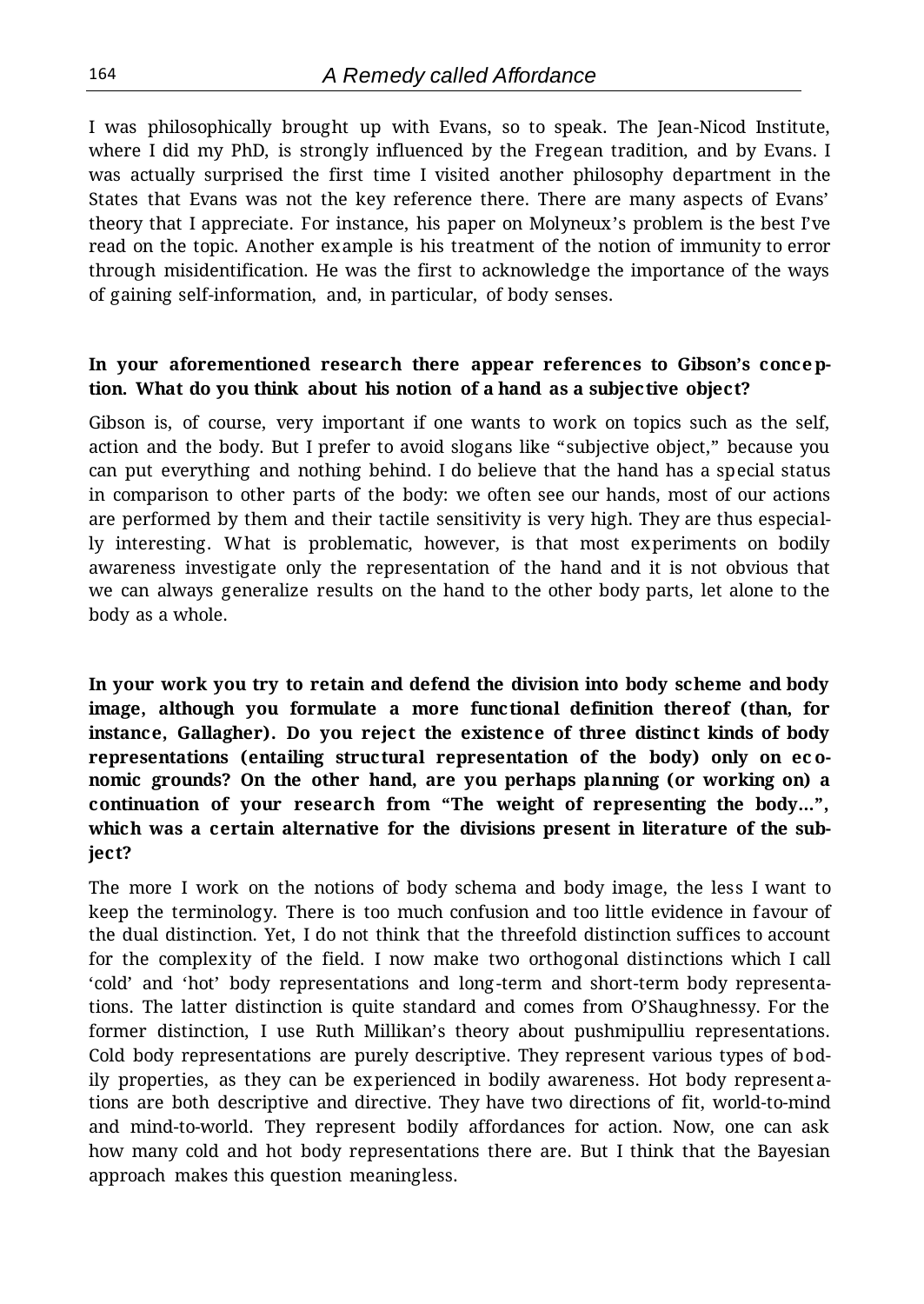# **Sometimes in your works there appears the idea of body space: maybe this concept would be more satisfying than earlier distinctions, especially if we remember how important a role space took e.g. in Kant's philosophy (being aware of the existing differences between these two, obviously)?**

Starting from the intuition that the body where I feel bodily sensations is the body that I experience as mine, I analyse in the book how the mind builds up representations of bodily space: a theory of embodiment requires a theory of spatial ascription of bodily experiences. Spatial ascription of bodily experiences, however, displays puzzling features, which do not seem to fit with what we know of spatiality. It becomes then questionable whether bodily sensations themselves are intrinsically spatial, as it has been suggested by the Local sign theory in the  $19<sup>th</sup>$  century. If the Local sign theory were true, then one would expect to experience floating sensations with no spatial ascription, and exosomesthesia, that is, sensations experienced beyond the felt boundaries of one's body. But there are no such things (for more details, see the chapter *The mark of touch*, co-written with Olivier Massin for the *Oxford Handbook of philosophy of perception*). I also criticize the sensorimotor approach to bodily experiences, showing that it faces a dilemma. As I argue in my Mosquito paper, if the enactive account is cast in terms of spatial know-how (how to reach and move the body part that is touched), then it is false, because spatial know-how is separable from bodily experiences. If the enactive account is not cast in terms of spatial know-how, then it is unclear what type of sensorimotor expectations could provide the spatial content of any kind of tactile experiences, including instantaneous passive touch. Rather, what I defend is what I call the Body Map theory, partly inspired by O'Shaughnessy's theory. In my view, somatosensory information does not suffice to account for the spatial content of bodily experiences. It needs to be structured by what I call the body map, that is, the representation of the spatial configuration of the body. Furthermore, I argue that the body map is multimodal, that it is dynamic, and that it can be either purely descriptive or both descriptive and directive.

# **You devote little attention to the idea of the pre-reflexiveness of bodily consciousness. Asking in the spirit of one of Adrian Alsmith's papers, do you think there exists such a thing as pre-reflexive consciousness? Is it something more than marginal consciousness (referring to your own work)?**

I think this may be more a terminological debate than a real disagreement. The notion of pre-reflexive consciousness comes from the phenomenological tradition. But it is not clear to me what exactly is meant by pre-reflexivity, and this is why I avoid it. Is it merely a matter of attention or introspection? But then I agree that we do not attend to most of our bodily experiences. Or is it a matter of conceptualization? But then I agree that bodily experiences have non-conceptual content. Or is it something else, but then what?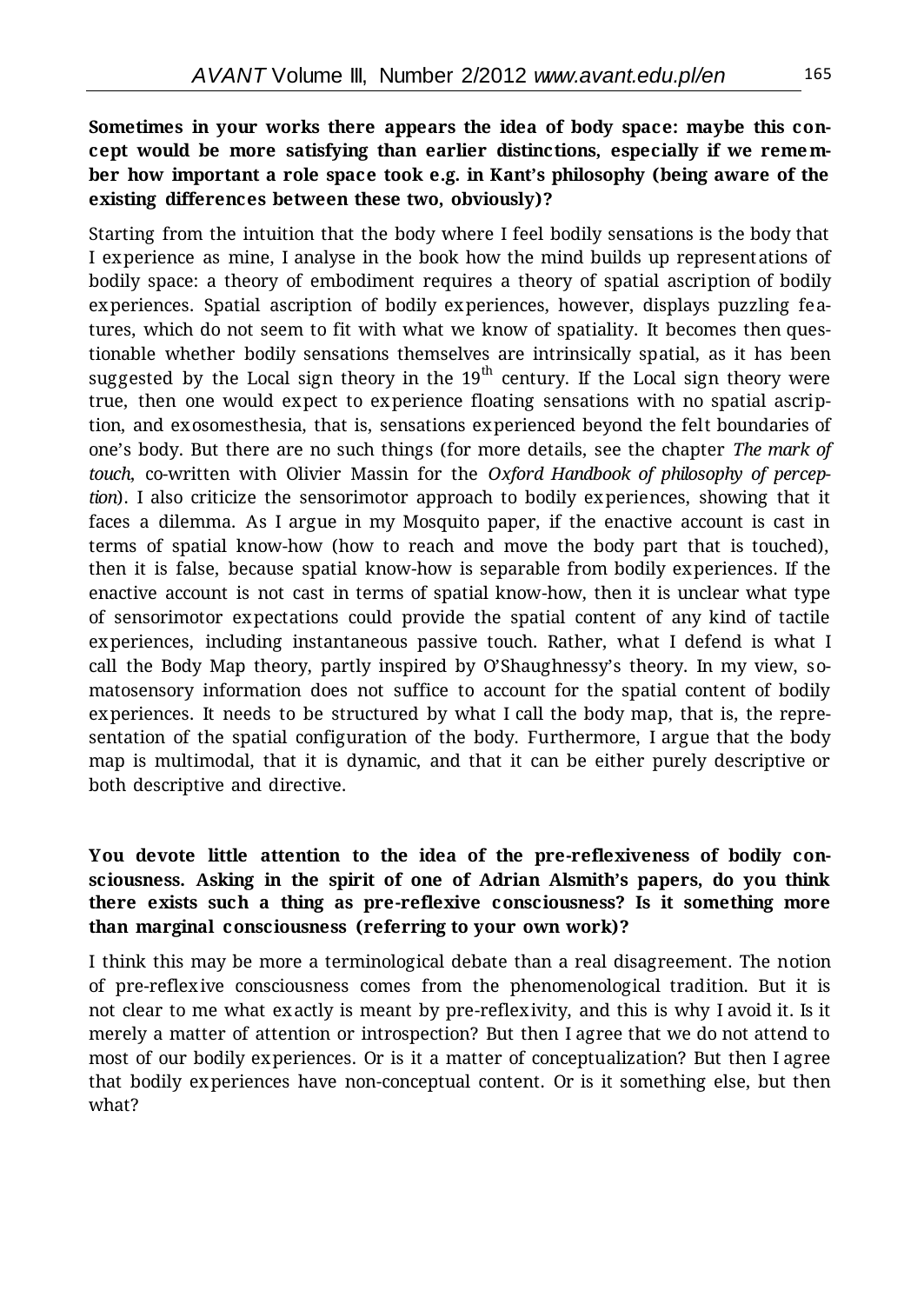**This is our last question regarding the subject of the body: from the studies on the rubber hand illusion there appears to emerge a rather paradoxical picture of our embodiment, as it seems that it is sight which plays a key role in our feeling of being corporeal, especially in the context of the recently published results showing the lack of RHI in visually impaired people. What are your thoughts on this issue?**

I was actually very happy when I found out about this recent study by Henrik Ehrsson with blind people. It is not so often when experimental data confirm your theories… I strongly believe that vision plays an important role for bodily awareness. This is well accepted for action, why not for the body? For too long, philosophers have emphasized the importance of proprioception. However, recent literature about multisensory interaction shows that bodily experiences are not exclusively based on somatosensory information. They are rather multimodal, and even constitutively so, as I defend in a paper currently under revision. I argue that blind people experience their body differently that sighted people, as this is well illustrated by this study. I do not see why this raises difficulty for the problem of ownership. Actually in a chapter for a collected volume on immunity to error through misidentification edited by Recanati and Prosser, I argue that vision can ground bodily judgments that are immune to error in some circumstances and even when it does not, multimodality is not an obstacle for immunity.

#### **Could you comment on the opinion below?**

*Frederique de Vignemont recently co-authored an article with Alvin Goldman on embodied accounts of social cognition in the journal Trends in Cognitive Sciences. What they called embodiment was anything but embodiment. (…) So their question comes to this: how does a body, without a brain, isolated from its environment (including the social environment), and unable to perceive the bodily behaviors of others, discover the mental states of others? Their answer, what they call the best (or 'most promising') candidate for an embodied account, paradoxically, is that social cognition depends on body representations in the brain – paradoxically, because they ruled out appeal to the brain in any true embodied account. In effect, what they call the best candidate for an embodied account is an account that excludes any contribution from the body. Obviously, if this is considered an embodied account, there is a problem. 49*

Most evidence in favour of the so-called embodied approach to social cognition comes from the discovery of mirror systems, and nobody can deny that they are in the brain. One can then say that Gallese and all the others are wrong in taking these results into account to defend an embodied view. Or one can try to determine the peculiarities of this specific brain activity in comparison with other brain processes. That's what we did with Alvin by proposing the notion of bodily code or format. It is interesting to

 $\overline{a}$ 

<sup>49</sup> Shaun Gallagher. 2011. Interview. *AVANT*, 2/2012: 81-82.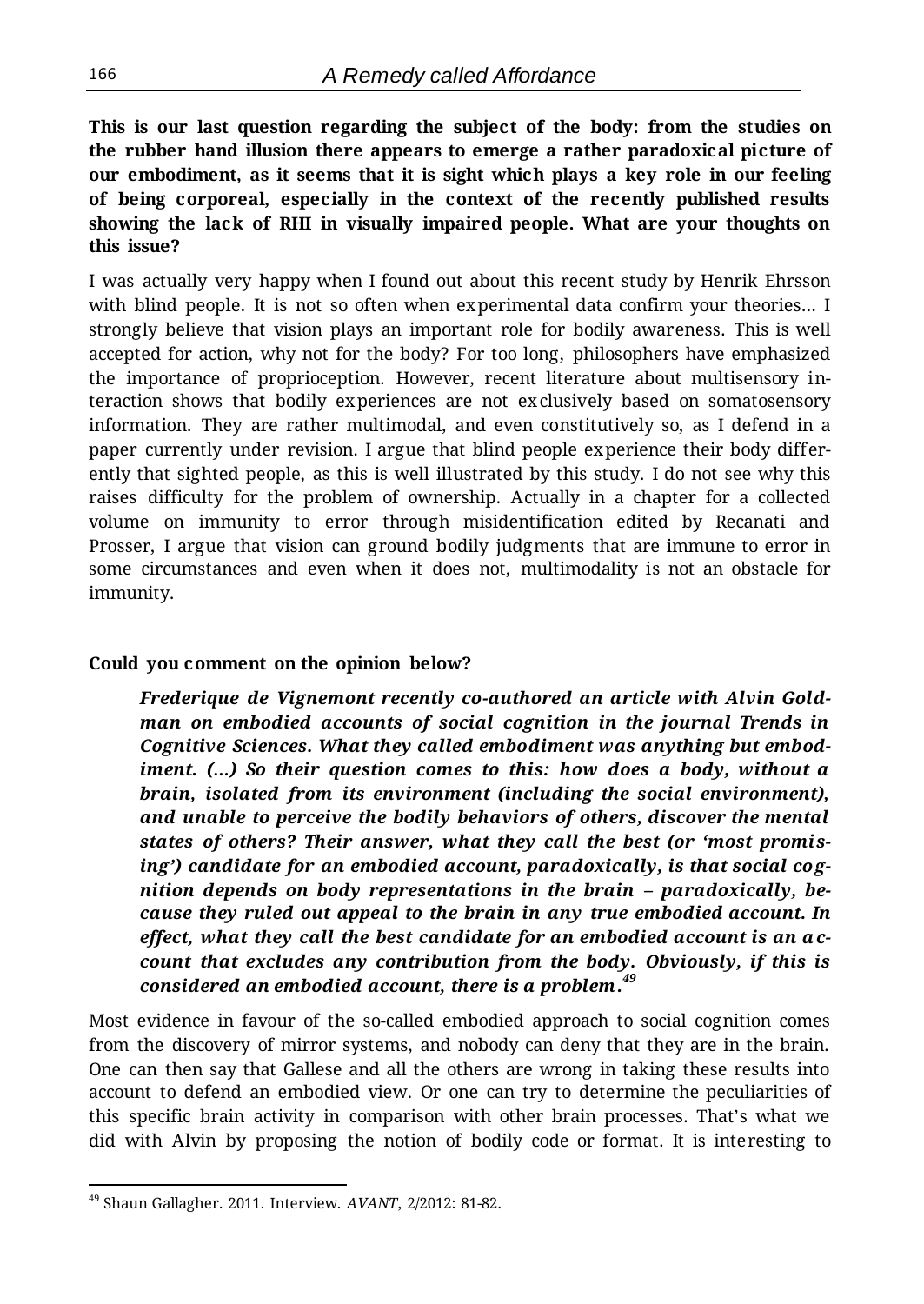note that Gallese and Sinigaglia have taken over this notion in their own TICS paper. You could then say that they do not defend an embodied account of social cognition. But if not them, who does?

#### **OTHER MINDS**

## **The other large subject in your work are other minds. Although you do not specify it this way, if your works can be considered to conceptualize embodied cognition, would that be embodied cognition of other minds?**

I am interested in embodied cognition, but I would not qualify myself as an embodied theorist. For instance, my view on empathy is not really embodied. With Tania Singer and with Pierre Jacob, we stress the importance of cognitive appraisal, as shown by modulation of the activity of the pain network by many factors, some of them being high-level. In addition, there is a variety of questions about social cognition I am interested in beyond the implications of the discovery of mirror systems. For instance, I recently co-wrote a paper with Hugo Mercier on egocentric and altercentric biases, and their consequences for the Simulation approach. Recent evidence by Kovacs and by Samson indicates that we can be influenced by what we believe other people believe although it is pointless or even detrimental. Since the egocentric bias is taken as evidence in favour of the Simulation approach, we analysed whether the altercentric bias was a counterargument against the Simulation theory.

# **On the other hand, there exist numerous indications towards the social nature of bodily representations themselves (a tradition dating back at least to Marcel Mauss's works). Do you think that knowledge about one's own body can be explained without referencing social factors?**

Can Robinson Crusoe move on his desert island? Obviously, yes. And to do so, he needs knowledge about his body. One may reply that he spent all his childhood surrounded by people. Maybe then other people would be important for the acquisition of body representations. But again, if we look at animals that are not social, it is hardly controversial to claim that they have a kind of representation of their body that they use for action. Social factors can influence body knowledge, but I do not think that they constitute a necessary condition. What is more interesting is whether they are necessary for the feeling of ownership. In other words, if you are not aware that there are other bodies, do you feel your body as your own?

#### **While we are going to return to enactivist concepts, could you share with us your opinion regarding enactivist, direct concepts of cognition of other minds?**

If you mean the theory of direct perception as defended by Zahavi, then I have difficulties in understanding it both for conceptual and empirical reasons. It seems sometimes that it falls into behaviorism, as if mental states exclusively consisted in public behaviours that can be perceived. It is also difficult to accommodate with the evidence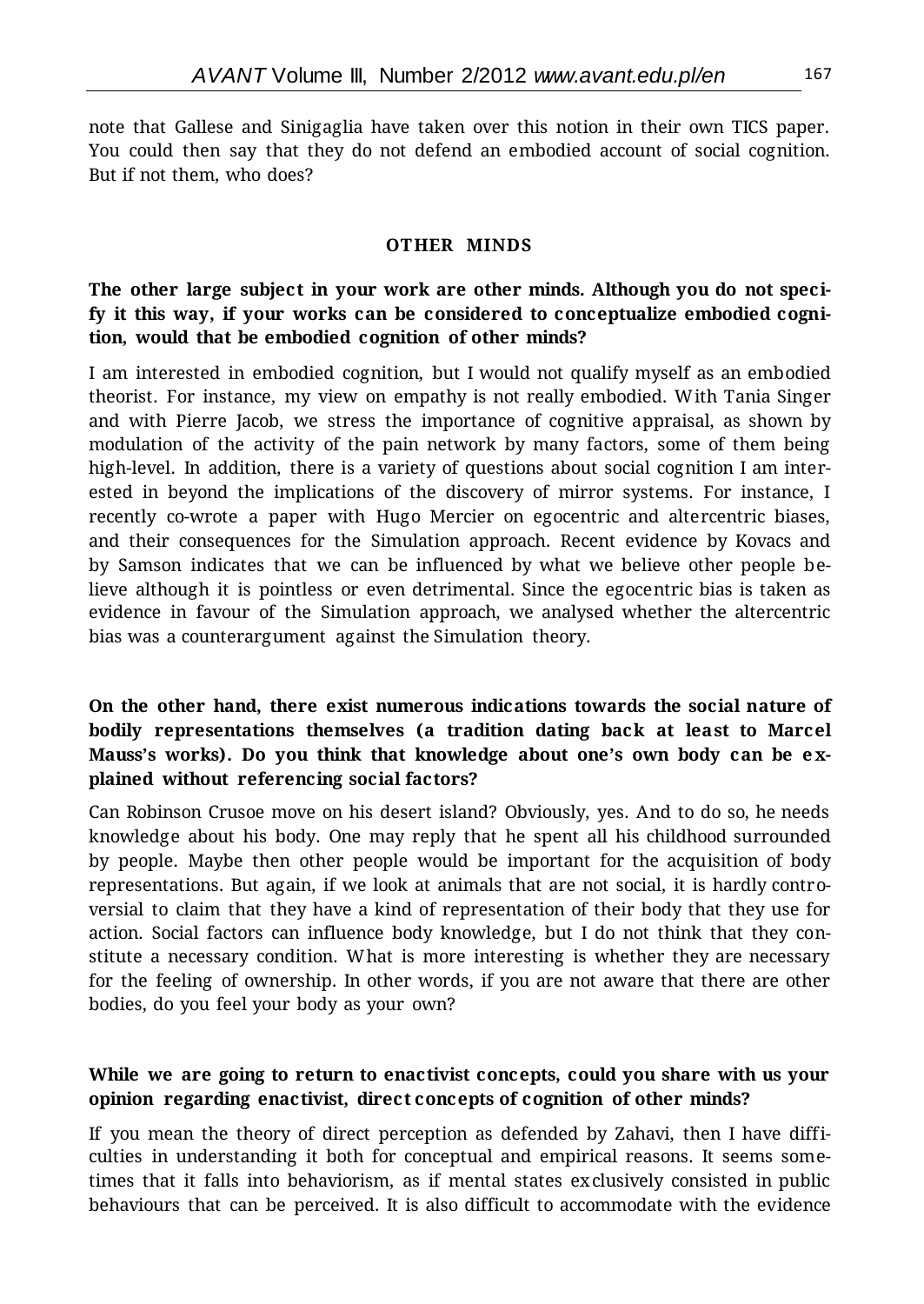of modulation in empathy, which shows that there is nothing direct. And if by direct, they merely mean the absence of conscious inferences, then it becomes hard to see their disagreement with other theories. Advocates of theory theory and simulation theory have never assumed that mindreading processes are conscious.

**The discussion regarding the nature of mechanisms underlying mindreading has for a long time been structured by the famous "theory theory/simulation theory" distinction. Some currently argue that it is high time we abandoned this opposition as no longer useful and looked for completely new concepts and theories that could explain the ability to attribute mental states to others (perhaps ones directly inspired by neuroscience rather than philosophy). Would you agree with this assessment, or do you think that theory theory or simulation theory (or some combination thereof) could still prove useful? If the latter is true, then which of those theories do you think is on point, or at least closer to the truth? If the former is true, then what do you think a new, alternative explanation of mindreading might look like?**

It is true that several hybrid views have been proposed. As argued by Goldman (2006), simulation and theorizing need not be in competition. Rather, they may cooperate (if for instance, a theory is used to select the pretend inputs). Furthermore, some instantiations of mindreading may result from simulation only, whereas others may result from theorizing only. With the new hybrid views emerges what we might call the multiple routes hypothesis. On this view, there is more than one route leading to mindreading. The multiple routes hypothesis may then be in a position to account for recent results both in neuroscience with the discovery of mirror systems and in developmental psychology with the new implicit versions of the false-belief task, which are successfully passed by infants as young as 13-month old. The multiple routes hypothesis can be declined in many ways: low-level and high-level simulation (Goldman 2006), implicit and explicit mindreading (Frith & Frith 2008), minimal and full-blown theory of mind (Apperly & Butterfill 2012), system 1 and system 2 (Evans 2008), and so forth. But these distinctions raise a number of questions. In particular, along what dimension(s) should mindreading processes be distinguished? Their automaticity? Their availability to consciousness? Their efficiency? Their flexibility? The conceptual apparatus they require? Or the types of mental states they target?

**Pierre Jacob - a philosopher with whom you have cooperated - proposed several years ago that neural structures commonly dubbed "mirror systems" may in fact underlie conceptual representations of certain mental states. From this point of view, structures that are responsible for experiencing some mental states (e.g. disgust) are also used to represent those states conceptually. This proposition appears close to neo-empirical approaches to the issue of encoding notions in the brain. What do you think of such an idea? Do you see any empirical basis that might support it? Do you see it as a potentially attractive way of "embodying" social cognition? Would you consider the neo-empirical approach to notions as such (not necessarily mental notions) close to your research?**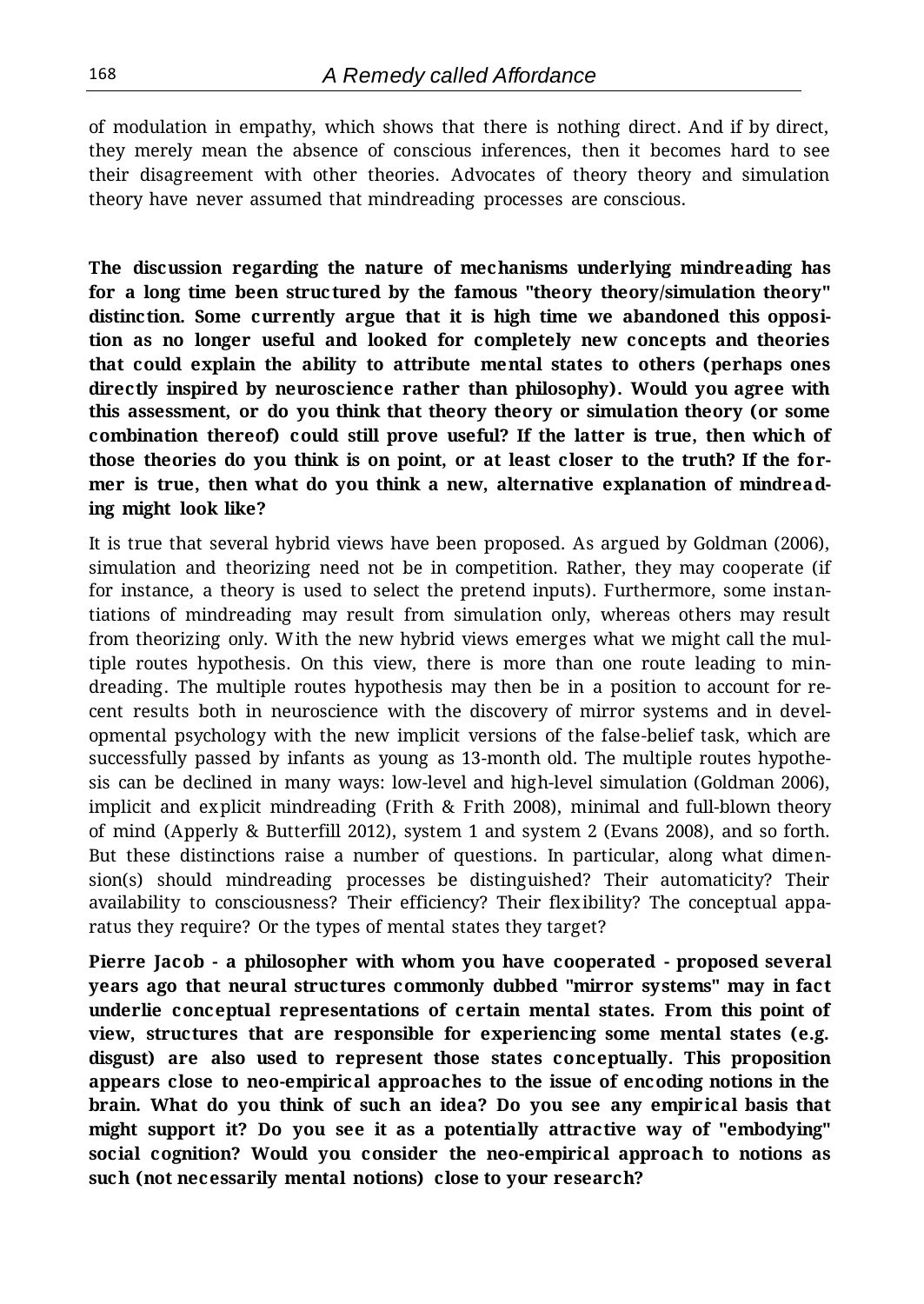Pierre Jacob was my master and my PhD superviser, so we've had many discussions on mirror systems together. I think he has done a great job in inviting neuroscientists to be more careful with the use of the notion of mirroring. According to Evans' principle of generality, I master the concept 'to grasp' if I am able to use it to represent both that I grasp a peanut/a glass of water and that John grasps a peanut/a glass of water (x grasps y). Such definition of concepts meets the requirement of mirror systems. And indeed, mirror systems have been said to encode a ''motor vocabulary'' shared between self and others (Rizzolatti et al. 1988). However, we should not neglect also the specificity of mirror systems, namely, the fact that they are pragmatic representations, to borrow Jeannerod's terms. They represent action from the first-person point of view of the agent in interaction with the world. This is well illustrated by Calvo-Merino and coll. (2006)'s study on ballet dancers: dancers have visual familiarity for all the visually presented movements, but only motor familiarity for movements of their own gender. Mirror activity was found only in the latter case. I would like also to add that with Pierre, we both agree that it is misleading to qualify as mirroring shared brain activity in the domains of emotion and bodily sensation. We believe that it deserves a different account. For instance, in a joint paper on empathy for pain, we have defended the view that shared brain activity in the pain network should be understood in terms of enactment imagination.

#### **INTERDI SC IP LI N AR ITY**

# **It is very interesting to us (primarily as philosophers) how you manage to connect your philosophical works with those strictly experimental? Is it difficult, or more of a natural task? How do you see the role of the philosopher in experimental work?**

Bringing together different approaches is never easy and it is especially hard to find a good balance between theoretical discussions and experimental results. In particular, one danger is to believe that empirical data provide the answers to all the philosophical problems. Empirical data provide only partial or indirect answers to questions more fully expressed in a philosophical context. Philosophical theories and conceptual tools are thus needed for the perspicuous interpretation of empirical data and their systematization. Another danger is to use selectively empirical evidence, taking what confirms the view that one wants to defend, and leaving out the other results that do not fit so well. For example, in the last ten years, research in cognitive science has yielded a vast array of exciting discoveries and provocative hypotheses about bodily awareness. It is only if one takes the time to study systematically the very rich and complex recent empirical literature that one can offer a full-fleshed theory of bodily awareness. I was lucky enough to be trained both in philosophy and in cognitive science. In particular, I learnt a lot during my post-doc with Pr. Patrick Haggard, during which I actually designed and ran experiments. Since then, I've been able to collaborate with several psychologists, and my role has been limited to design experiments and discuss results. I think that philosophers can be helpful at both stages. But even without directly collaborating with psychologists, I think that the interaction between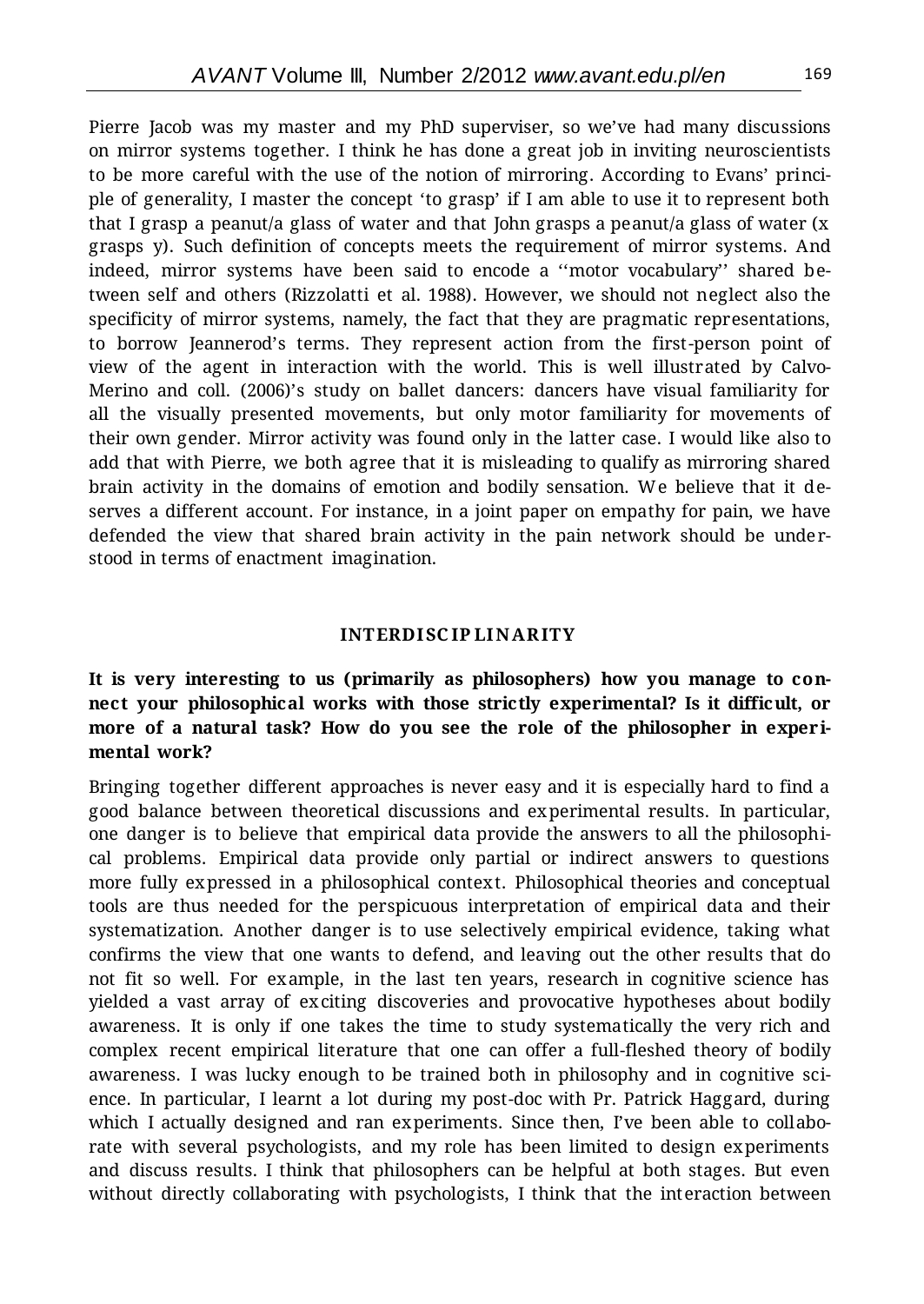the experimental and the philosophical perspectives is essential. Through confrontation with empirical findings, one can shed new light on long -standing conceptual issues, hone new conceptual frameworks, and explore and resolve a new range of puzzles revealed by cognitive science.

# **You have cooperated with many leading scholars, both scientists (Marc Jeannerod, Uta Frith, Patrick Haggard, Tania Singer) and philosophers (Pierre Jacob, Alvin Goldman). Which of these collaborations do you find most memorable?**

That's a tricky question. I've been very lucky through my research career, I've had the opportunity to meet amazing people both at the professional level and at the personal level. I have also been able recently to collaborate with great pleasure with Alessandro Farnè, Marjolein Kammers, Adrian Alsmith, Olivier Massin and Hugo Mercier. I've learnt a lot with all the people I have worked with. But more than collaborators, they are friends with whom I share a lot more than just papers.

# **When you connect philosophical and experimental works, don't you feel as if you were "living on no man's land," between science and philosophy?**

Or on everybody's land I hope, where we can all meet and discuss.

# **To close this subject – you practise interdisciplinarity. Do you have a theoretical vision of what this interdisciplinarity entails?**

In all my work, I defend a naturalist approach to the mind. By definition, this involves interdisciplinarity. I do not believe that one can achieve a real understanding of the mind without looking at results coming from cognitive science. My work is at the meeting point between a bottom up approach, based on the analysis of empirical evidence, and a top down approach, based on conceptual analysis. Those two approaches are complementary and both necessary.

#### **ENACTIV ISM**

**It seems that over the course of its development enactivism has become more differentiated rather than more defined. It can be treated as a certain frame of conceptualization or a research platform, allowing to coordinate divergent views. How would you respond to the objection that in the otherwise excellent "A mosquito bite…" you have somewhat concocted the enanctivist perspective with which you argue? According to one group, you have dealt with the enactivist approach to bodily experiences; according to another, you help to make them more precise.**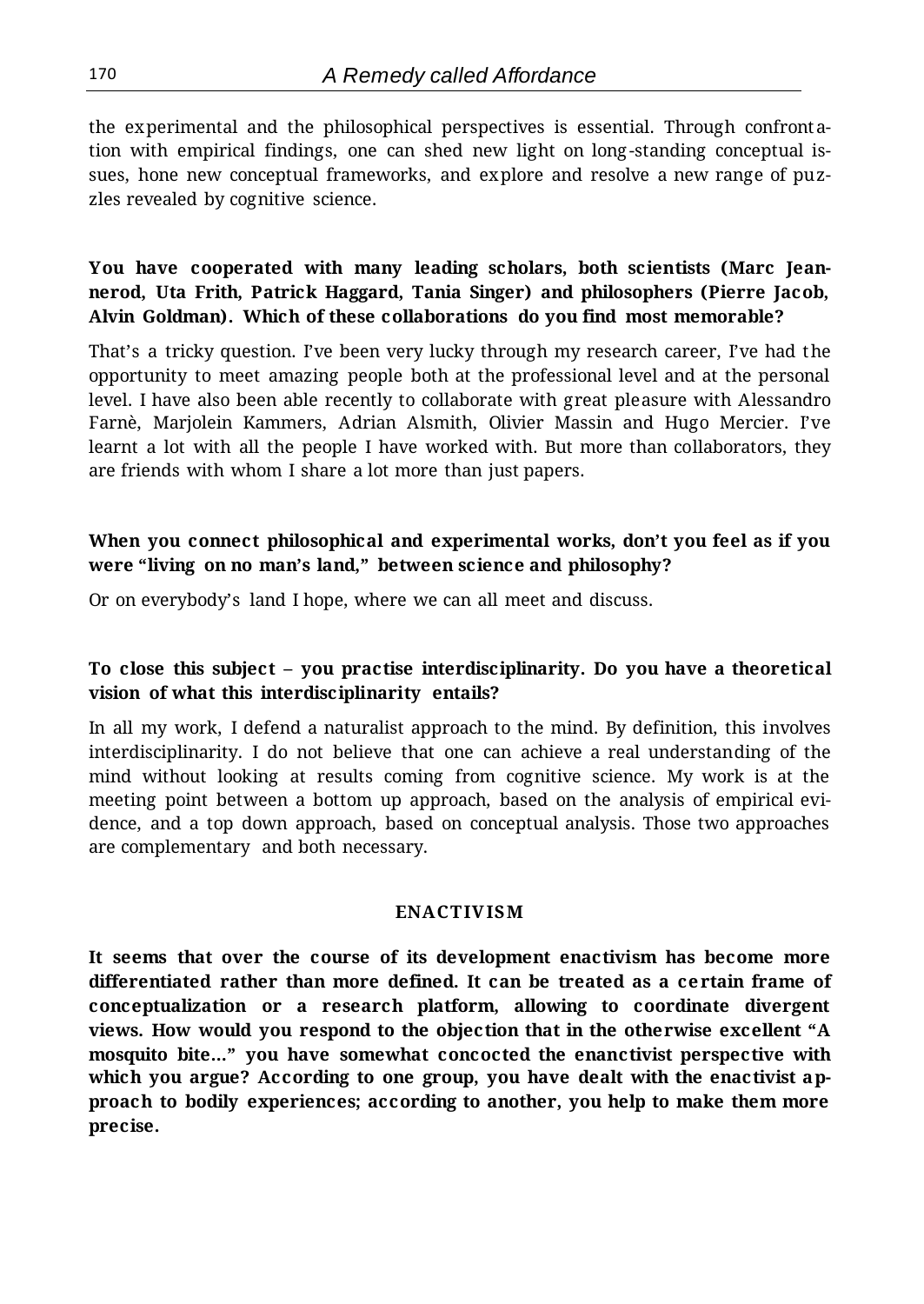It may be because I share the enactivist intuition that action must play a role in selfawareness that I feel so frustrated when I cannot find a clear articulation of what this role is. It is very difficult to criticize the enactivist view because its proponents can always say that it is not exactly what they meant. But I presented the Mosquito paper in front of Alva Noë and Kevin O'Regan, and they took the objections that I offered seriously. That's a beginning. Furthermore, with Adrian Alsmith, we have recently published a special issue on embodied cognition and body representation in the *Review of Philosophy and Psychology*. Our aim was to clarify the field and to bring together people that do not agree. For instance, there is a discussion between Ned Block and Kevin O'Regan and another between Shaun Gallagher and Daniel Povinelli. They do not agree in the end, but, at least, the nature and the extent of their disagreement is clearer.

**How would you react to an opinion like this: The article "Habeas Corpus…" provides, among others, reasons for enactive grounding for a sense of self, own body, ownership of one's own body in action? Much like e.g. Dana Ballard, never mentioning enactivism or embodiment in his studies, which are described in a rather computational manner, he arrives at the conclusion** *You see what you need***, unintentionally supporting enactivism with his research.** 

I am aware of this apparent paradox in my theory. Since the Habeas Corpus paper, I have somehow refined my view. In particular, if one wants to give a theory of body ownership, one needs to account for the following puzzles: why do we feel ownership for a rubber hand although action is immune to the Rubber Hand Illusion? And why do we feel no ownership for tools although we can feel sensations there? I still want to keep the view that I defend in the Habeas Corpus article: I feel ownership towards a body part that is represented in a specific type of representation of the bodily space for action. But more work is needed to determine the content of this representation. And we need finer-grained concepts that the body schema.

**You write that "action is immune to the Rubber Hand Illusion", but Zopf et al. show something different, that action is affected. Maybe the issue is that (1) we look at the wrong 'part' of action; (2) in other research on RHI and action, one's own body is the goal of action, but in Zopf et al. there are nonbodily goals (as in one of Kammers at al.'s papers, with similar results as in Zopf's paper), maybe the goal of action makes a difference?).**

I haven't read this new study yet (but it's on my reading list...). However, there is already a reply based on another study by Marjolein Kammers and her colleagues (2010). They found that in some circumstances action could be sensitive to the RHI. In this experiment, the participant's hand and the rubber hand were shaped as if they were ready to grasp an object, with congruent or incongruent width of grip aperture. Both the index fingers and the thumbs of the real hand and of the rubber hand were stroked. After the stroking phase, participants were asked to mimic the perceived grip aperture using their non-stimulated hand or to grasp an object with their stimulated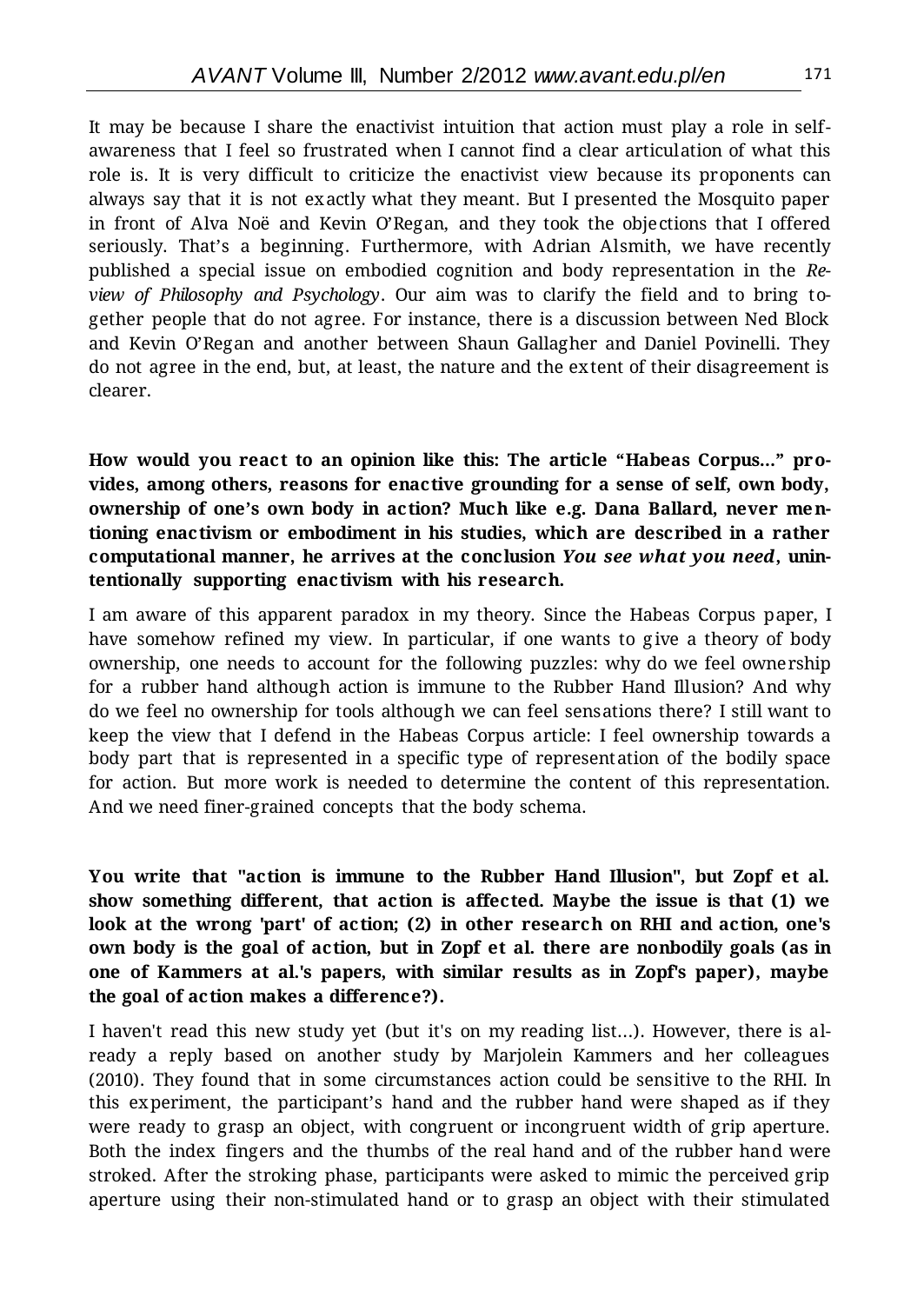hand. This time, it was found that both the perceptual and the motor responses were sensitive to the illusion. The representation of the hand configuration did not seem to differ between action and perception. One can find explanations for the differences between the two RHI studies. For example, one appeals to local stimulation of the index finger, whereas the other appeals to a more holistic stimulation of both index finger and thumb. Moreover, one is exclusively about the body, whereas the other is about the relation between the body and an external object. But all these possible explanations merely show that when it comes to empirically dissociating different types of body representations, there are many factors that may interfere. This is one reason among others why I think we should stop counting body representations.

**What is your attitude towards such concepts as situated and dispersed cognition, and thus – to the work of such scholars as Edwin Hutchins or David Kirsh? We are asking here about your approach to studying relations between individuals and their environment (including inanimate environment): can they to any degree have importance for your perspective?**

I haven't really worked on that. The only way I take into account the environment in my theory is in terms of peripersonal space, which I think, is fascinating. But that's far from the issues raised by situated cognition.

#### **OTHER ISSUES**

**Would you agree with J. Kevin O'Regan on the subject of benefits that can be drawn for the knowledge of cognition and consciousness from the study of aesthetic experience? This scholar – as he has put it – expresses doubts whether studying one mysterious thing can distinctly help in understanding another.**

I am really not an expert there. I agree with Kevin that for now we know little about aesthetic experience. But that's precisely why we need to study it.

**Very frequently we find in your work quotations from literature, such as from Gogol's** *Nose* **or Edmond About's book. Is literature your second passion, after philosophy? If not, then what is?**

Yes, indeed. You might even say that it is my first passion. Some people are addicted to tobacco or coffee. My addiction has always been literature, since I was a child. And you should see me when I have no novel left at home, I can be in a very bad mood. Any suggestion, by the way, about Polish authors I should read?...